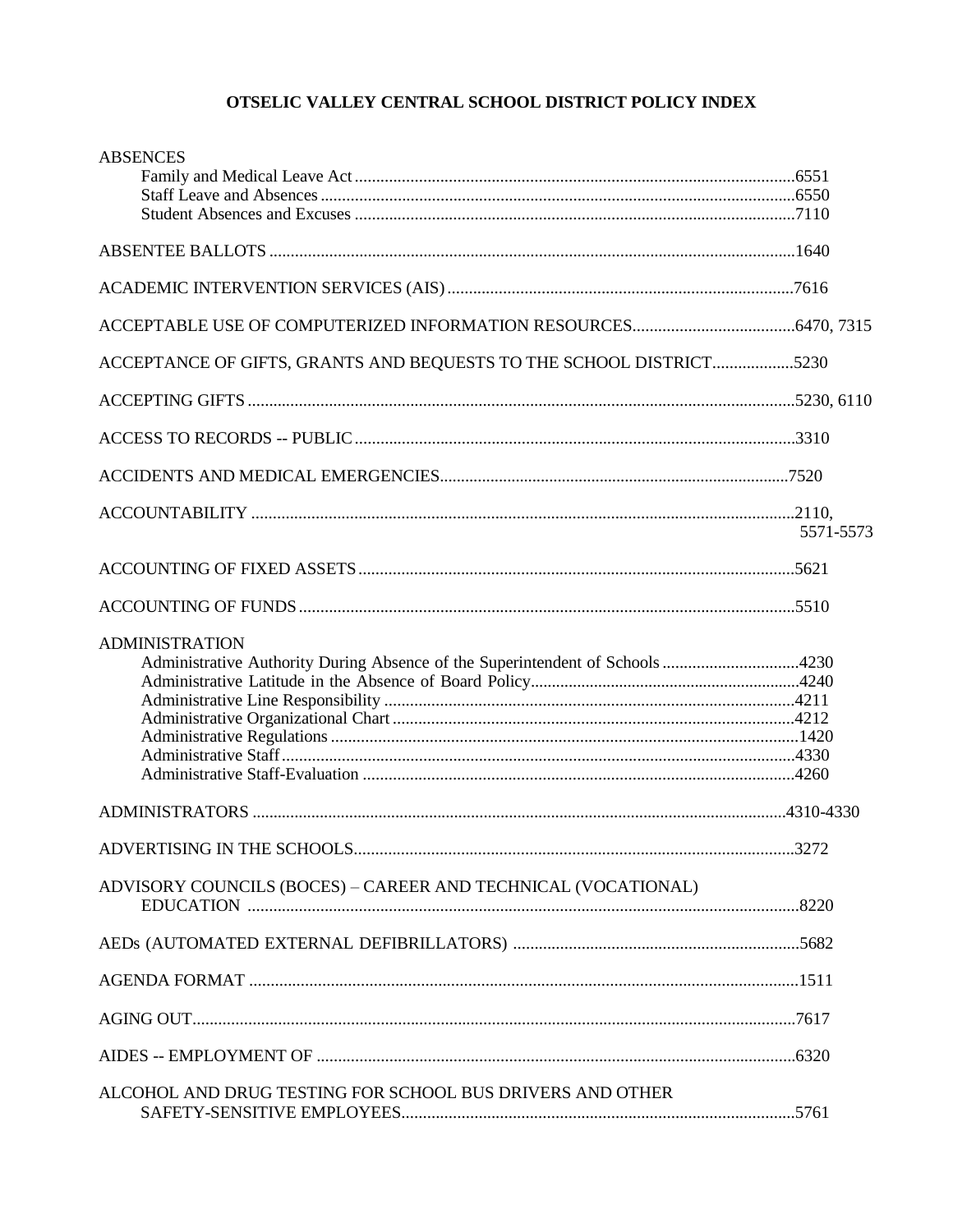|                         | 5572                                             |
|-------------------------|--------------------------------------------------|
|                         |                                                  |
|                         |                                                  |
|                         |                                                  |
|                         | 6120-6122,<br>7550, 7551,<br>7620, 7621,<br>8220 |
|                         | 7551                                             |
|                         |                                                  |
|                         |                                                  |
|                         |                                                  |
|                         |                                                  |
|                         |                                                  |
| <b>ATHLETIC PROGRAM</b> |                                                  |
|                         | 7132                                             |
|                         |                                                  |
|                         |                                                  |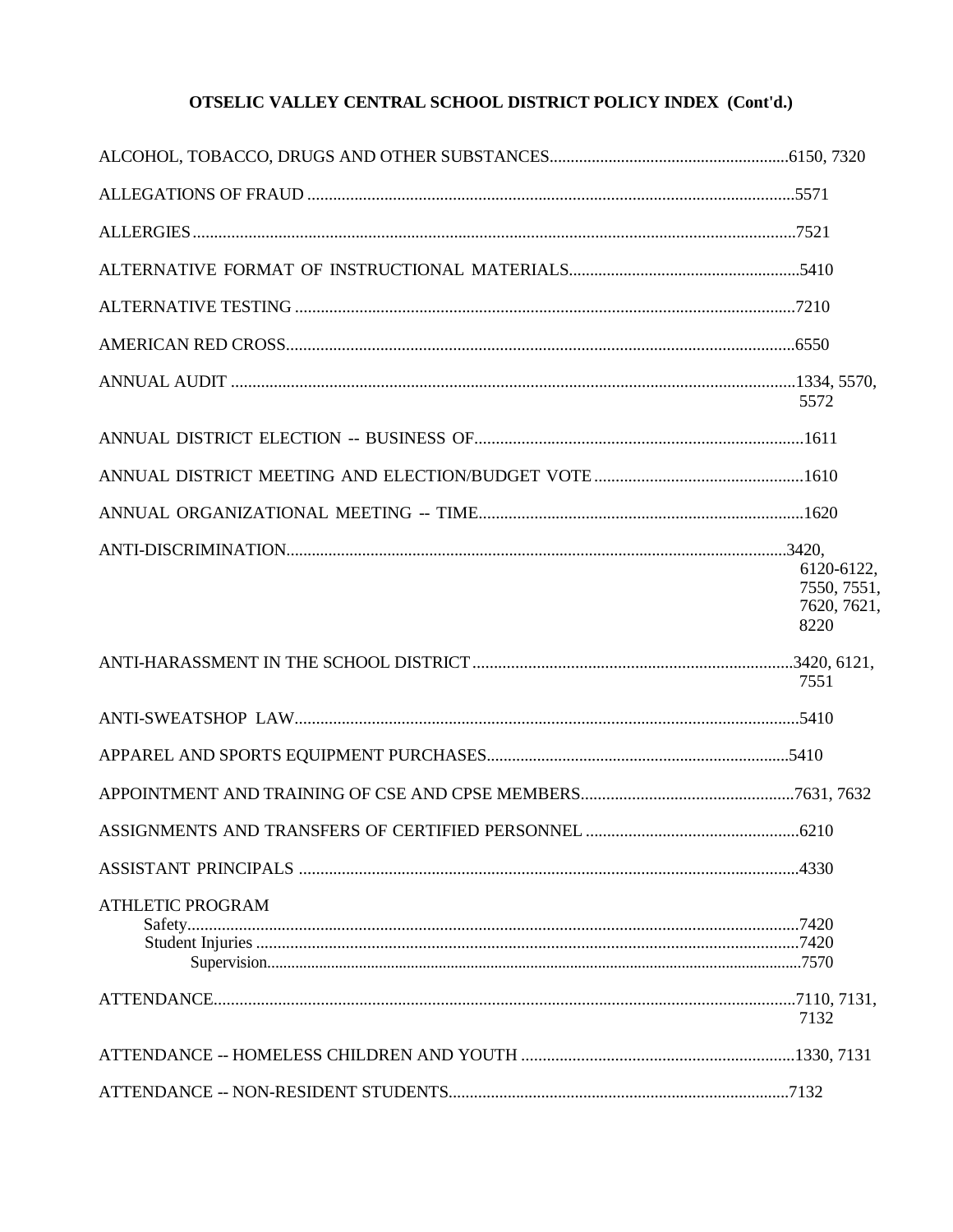| BEQUESTS, GRANTS AND GIFTS TO THE SCHOOL DISTRICT -- ACCEPTANCE OF 5230 |  |
|-------------------------------------------------------------------------|--|
|                                                                         |  |
|                                                                         |  |
|                                                                         |  |
|                                                                         |  |
|                                                                         |  |
|                                                                         |  |
|                                                                         |  |
|                                                                         |  |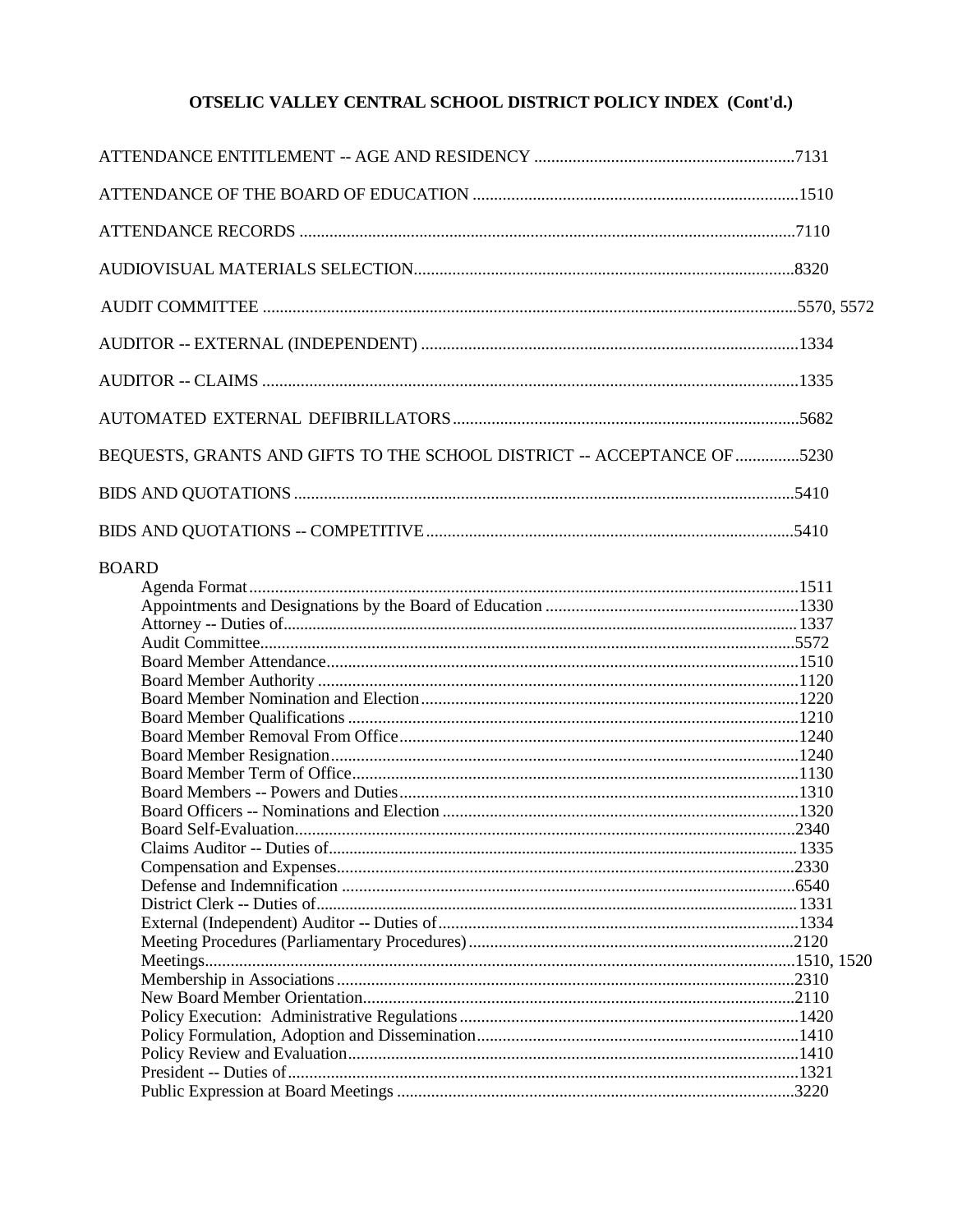| Role of the Board in Implementing a Student's Individualized Education Program7613  |  |
|-------------------------------------------------------------------------------------|--|
|                                                                                     |  |
|                                                                                     |  |
|                                                                                     |  |
|                                                                                     |  |
|                                                                                     |  |
| Training on Financial Oversight, Accountability and Fiduciary Responsibilities 2110 |  |
|                                                                                     |  |
|                                                                                     |  |
|                                                                                     |  |
| BOCES ADVISORY COUNCIL -- CAREER AND TECHNICAL (VOCATIONAL)                         |  |
|                                                                                     |  |
|                                                                                     |  |
|                                                                                     |  |
|                                                                                     |  |
|                                                                                     |  |
| <b>BUDGET</b>                                                                       |  |
|                                                                                     |  |
|                                                                                     |  |
|                                                                                     |  |
|                                                                                     |  |
|                                                                                     |  |
|                                                                                     |  |
|                                                                                     |  |
|                                                                                     |  |
|                                                                                     |  |
|                                                                                     |  |
| BUS DRIVERS AND OTHER SAFETY-SENSITIVE EMPLOYEES -- DRUG AND                        |  |
|                                                                                     |  |
|                                                                                     |  |
| CARDIAC AUTOMATED EXTERNAL DEFIBRILLATORS (AEDs) IN PUBLIC                          |  |
|                                                                                     |  |
|                                                                                     |  |
|                                                                                     |  |
|                                                                                     |  |
|                                                                                     |  |
| CENSORSHIP OF SCHOOL SPONSORED STUDENT PUBLICATIONS AND ACTIVITIES 7411             |  |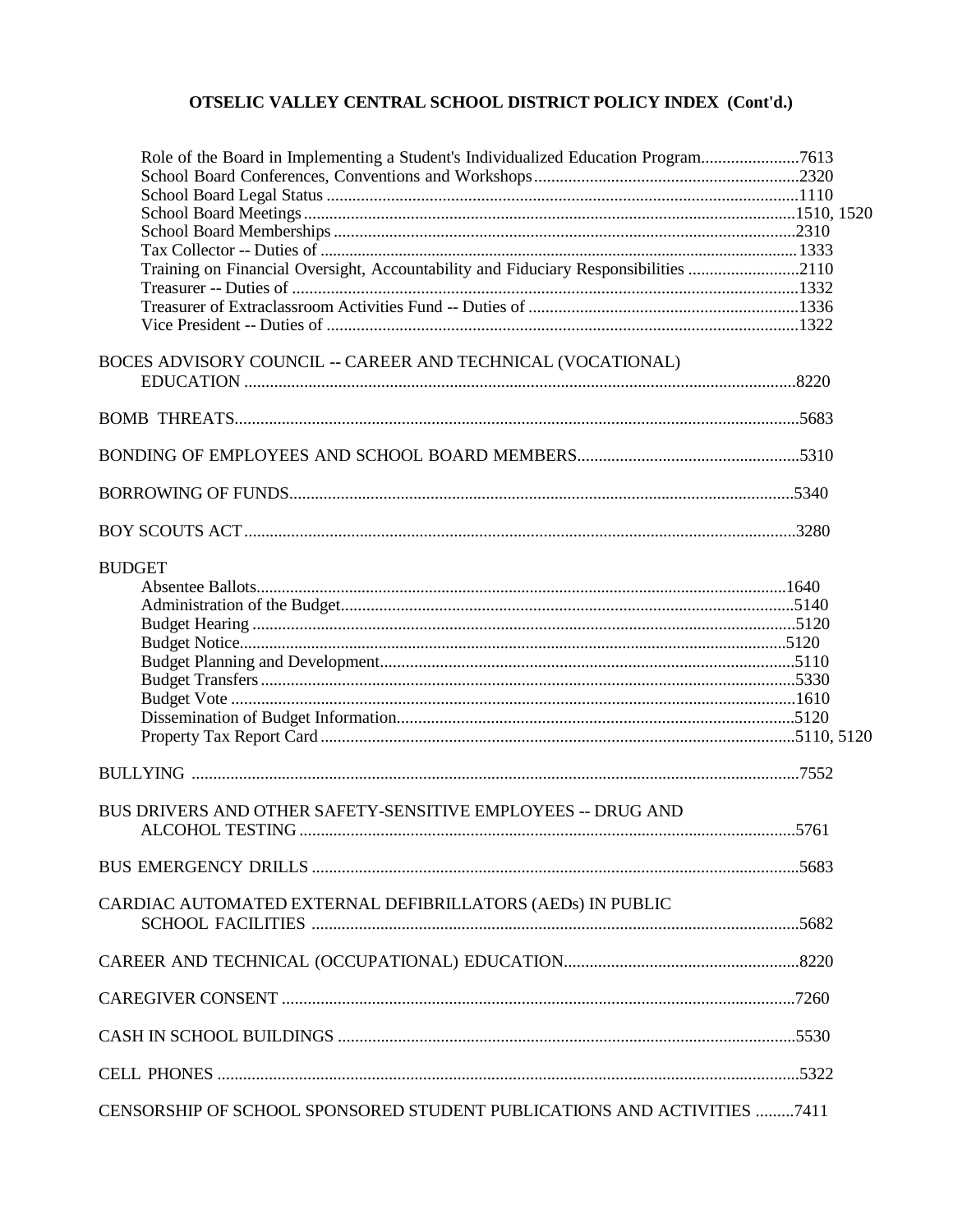| CIVILITY, CITIZENSHIP AND CHARACTER EDUCATION/INTERPERSONAL |      |
|-------------------------------------------------------------|------|
|                                                             |      |
|                                                             |      |
|                                                             |      |
|                                                             |      |
| <b>COMMITTEES</b>                                           |      |
|                                                             |      |
|                                                             |      |
| <b>COMPLAINTS</b>                                           |      |
|                                                             |      |
|                                                             |      |
|                                                             |      |
|                                                             | 7315 |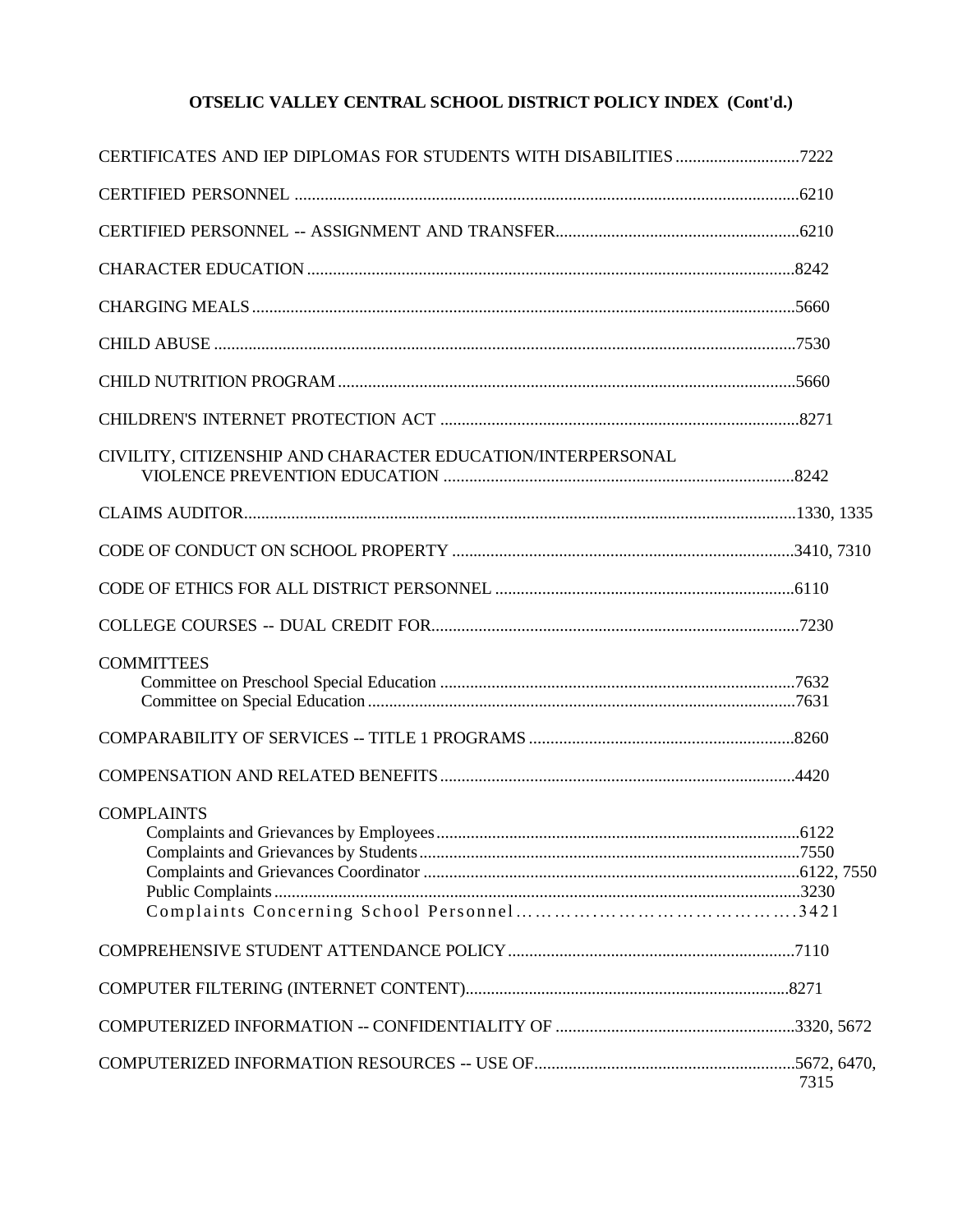|                                                                   | 7310, 7313 |
|-------------------------------------------------------------------|------------|
|                                                                   |            |
| CONFERENCES, CONVENTIONS AND WORKSHOPS -- ATTENDANCE AT2320, 6161 |            |
|                                                                   |            |
|                                                                   |            |
|                                                                   |            |
|                                                                   |            |
|                                                                   |            |
|                                                                   |            |
|                                                                   |            |
|                                                                   |            |
|                                                                   |            |
|                                                                   |            |
|                                                                   |            |
|                                                                   |            |
|                                                                   |            |
|                                                                   |            |
|                                                                   |            |
|                                                                   |            |
|                                                                   |            |
|                                                                   | 7310, 7313 |
|                                                                   |            |
|                                                                   |            |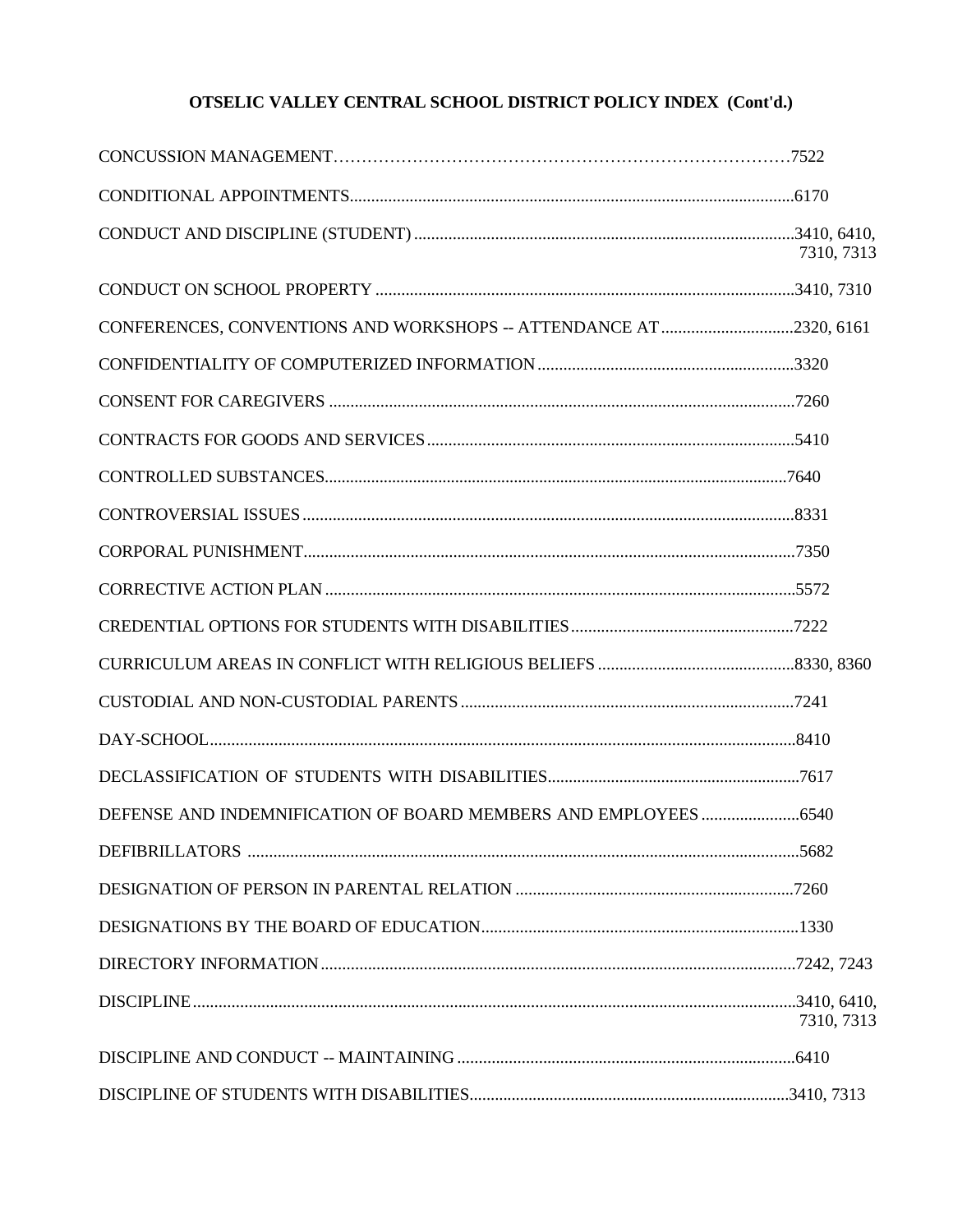|                                                                                           | 6120-6122,  |
|-------------------------------------------------------------------------------------------|-------------|
|                                                                                           | 7550, 7551, |
|                                                                                           | 7620, 7621, |
|                                                                                           | 8220        |
|                                                                                           |             |
|                                                                                           |             |
|                                                                                           |             |
|                                                                                           |             |
|                                                                                           |             |
|                                                                                           |             |
| <b>DRUGS</b>                                                                              |             |
|                                                                                           |             |
| Drug and Alcohol Testing for School Bus Drivers and Other Safety-Sensitive Employees 5761 |             |
|                                                                                           |             |
|                                                                                           |             |
|                                                                                           |             |
|                                                                                           |             |
|                                                                                           |             |
|                                                                                           |             |
|                                                                                           |             |
|                                                                                           |             |
|                                                                                           |             |
|                                                                                           |             |
|                                                                                           |             |
|                                                                                           |             |
| <b>EMPLOYEE</b>                                                                           |             |
|                                                                                           |             |
|                                                                                           |             |
|                                                                                           |             |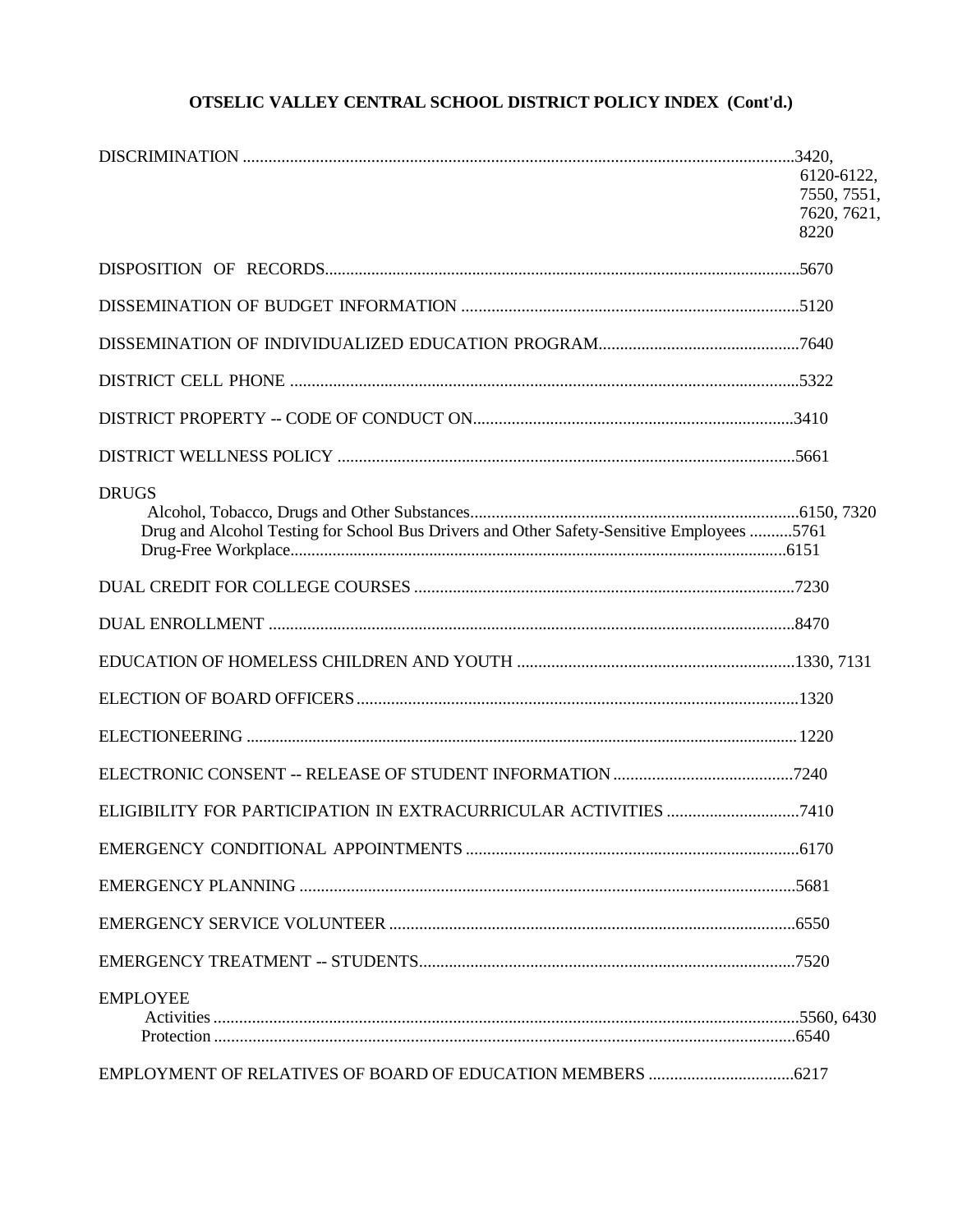| ENVIRONMENTALLY SENSITIVE CLEANING AND MAINTENANCE PRODUCTS 5410 |           |
|------------------------------------------------------------------|-----------|
|                                                                  |           |
|                                                                  |           |
|                                                                  |           |
|                                                                  |           |
| <b>EVALUATION</b>                                                |           |
|                                                                  |           |
|                                                                  |           |
|                                                                  |           |
|                                                                  |           |
|                                                                  |           |
|                                                                  | 6161      |
|                                                                  |           |
|                                                                  |           |
| <b>FACILITIES</b>                                                |           |
|                                                                  |           |
|                                                                  |           |
|                                                                  | 7242      |
|                                                                  | 5570-5573 |
| <b>FIELD TRIPS</b>                                               |           |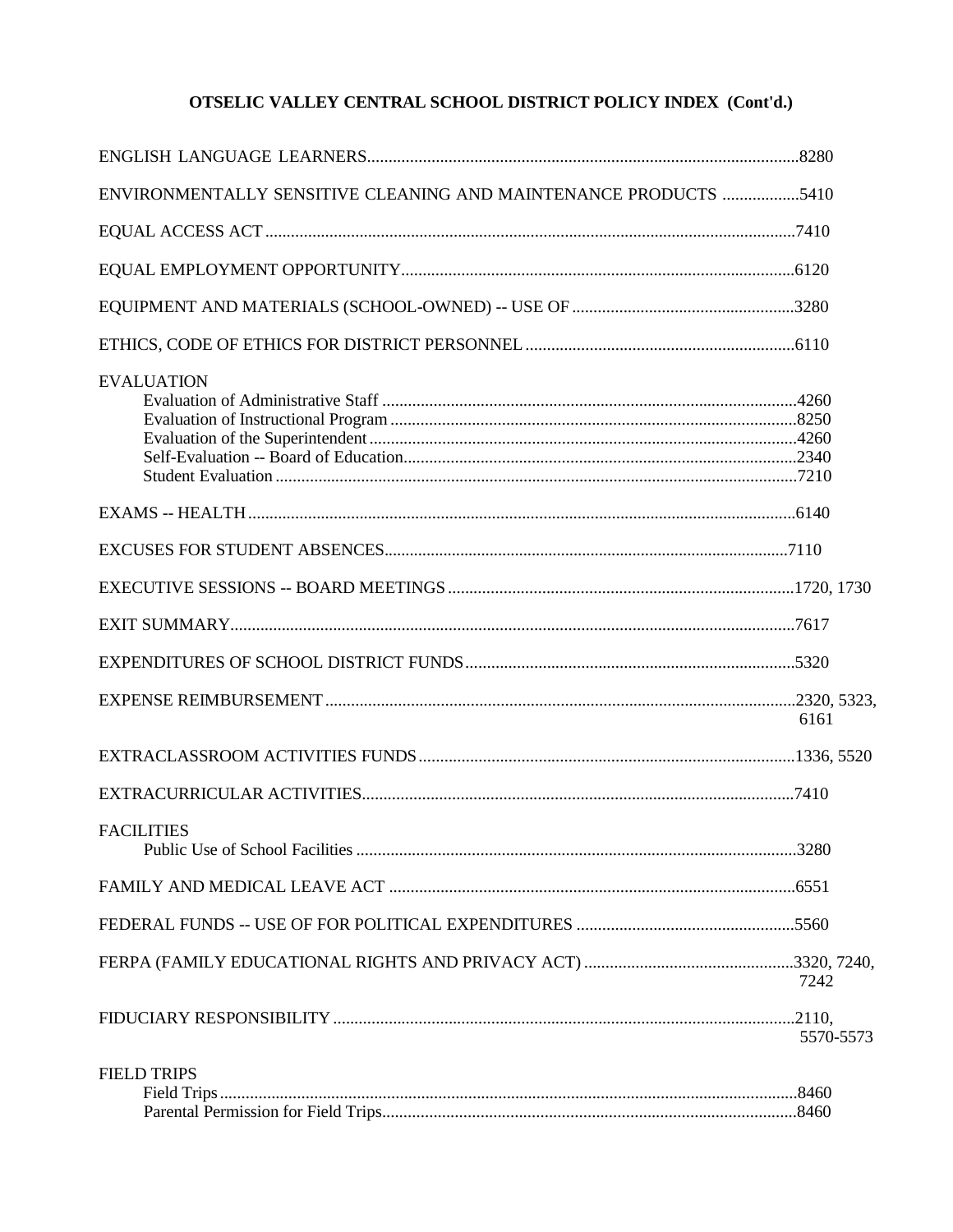| <b>FUNDS</b>      |  |
|-------------------|--|
|                   |  |
|                   |  |
| <b>GRADUATION</b> |  |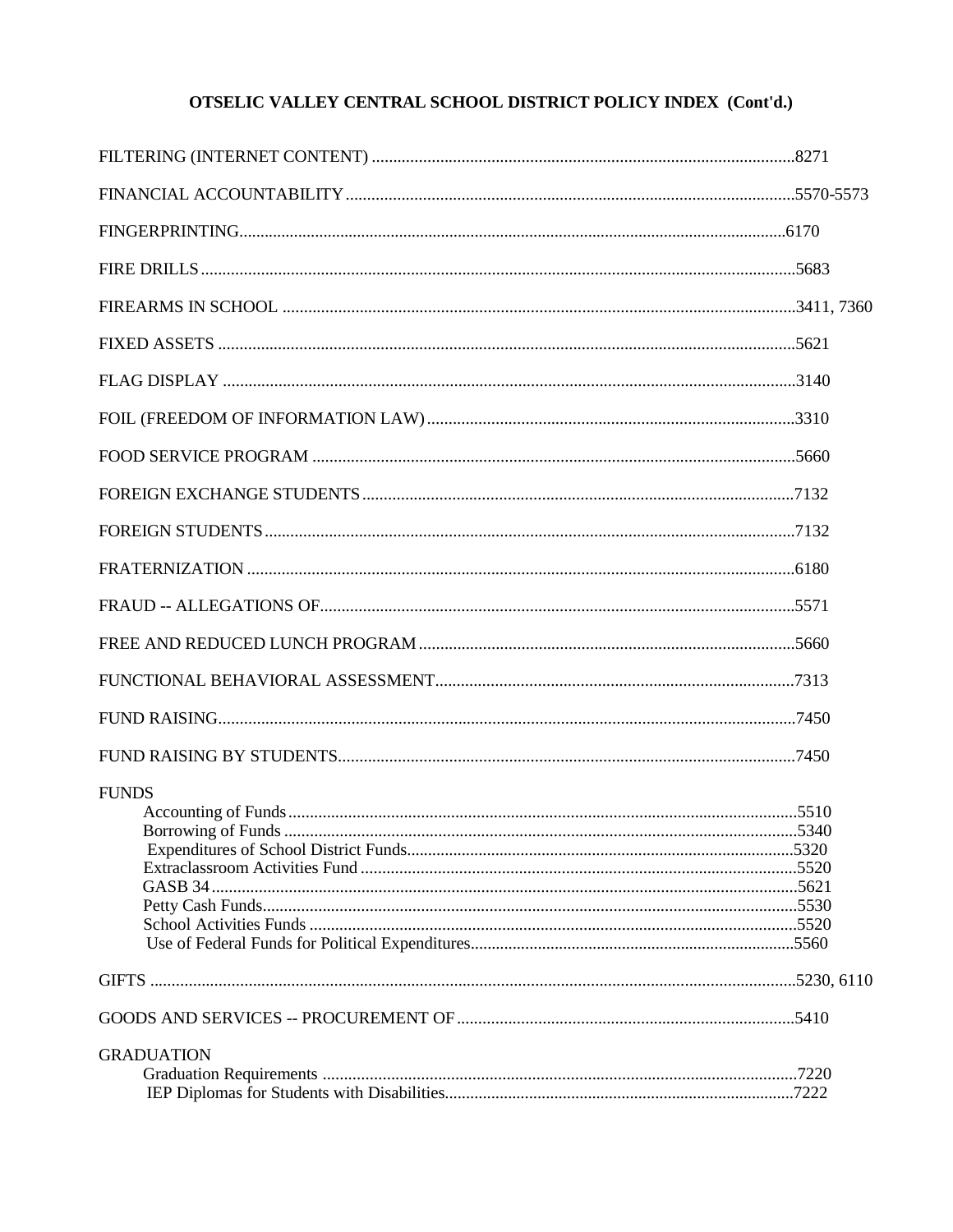| GRANTS, GIFTS AND BEQUESTS TO THE SCHOOL DISTRICT -- ACCEPTANCE OF 5230 |            |
|-------------------------------------------------------------------------|------------|
|                                                                         |            |
|                                                                         | 7550, 7621 |
|                                                                         |            |
|                                                                         |            |
|                                                                         |            |
|                                                                         |            |
|                                                                         | 7551, 7552 |
|                                                                         |            |
|                                                                         |            |
|                                                                         |            |
|                                                                         |            |
|                                                                         |            |
|                                                                         |            |
|                                                                         |            |
|                                                                         |            |
|                                                                         |            |
| INDIVIDUALIZED EDUCATION PROGRAM -- ROLE OF BOARD IN IMPLEMENTING 7613  |            |
| INDIVIDUALIZED EDUCATION PROGRAM DIPLOMAS FOR STUDENTS WITH             |            |
|                                                                         |            |
|                                                                         |            |
|                                                                         |            |
|                                                                         |            |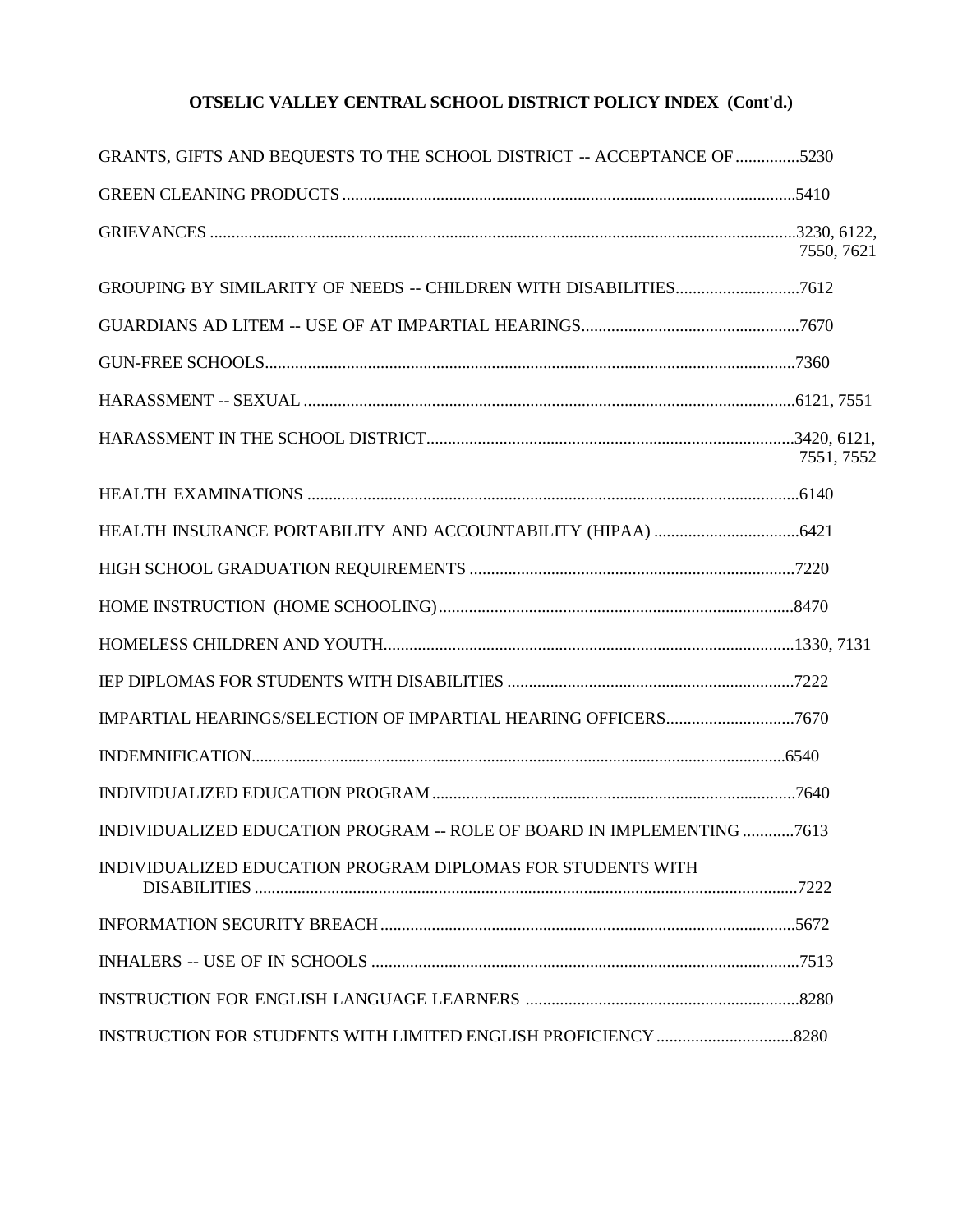| <b>INSTRUCTIONAL MATERIALS</b>                                                                                                 |            |
|--------------------------------------------------------------------------------------------------------------------------------|------------|
| <b>INSTRUCTIONAL PROGRAMS</b><br>Civility, Citizenship and Character Education/Interpersonal Violence Prevention Education8242 |            |
|                                                                                                                                |            |
|                                                                                                                                | 7520       |
|                                                                                                                                |            |
|                                                                                                                                |            |
|                                                                                                                                | 5572, 5573 |
|                                                                                                                                | 8271       |
|                                                                                                                                |            |
|                                                                                                                                |            |
|                                                                                                                                |            |
|                                                                                                                                |            |
|                                                                                                                                |            |
|                                                                                                                                |            |
|                                                                                                                                |            |
|                                                                                                                                |            |
|                                                                                                                                |            |
|                                                                                                                                |            |
|                                                                                                                                |            |
| LEGAL QUALIFICATIONS OF VOTERS AT SCHOOL DISTRICT MEETINGS 1630                                                                |            |
|                                                                                                                                |            |
|                                                                                                                                |            |
|                                                                                                                                |            |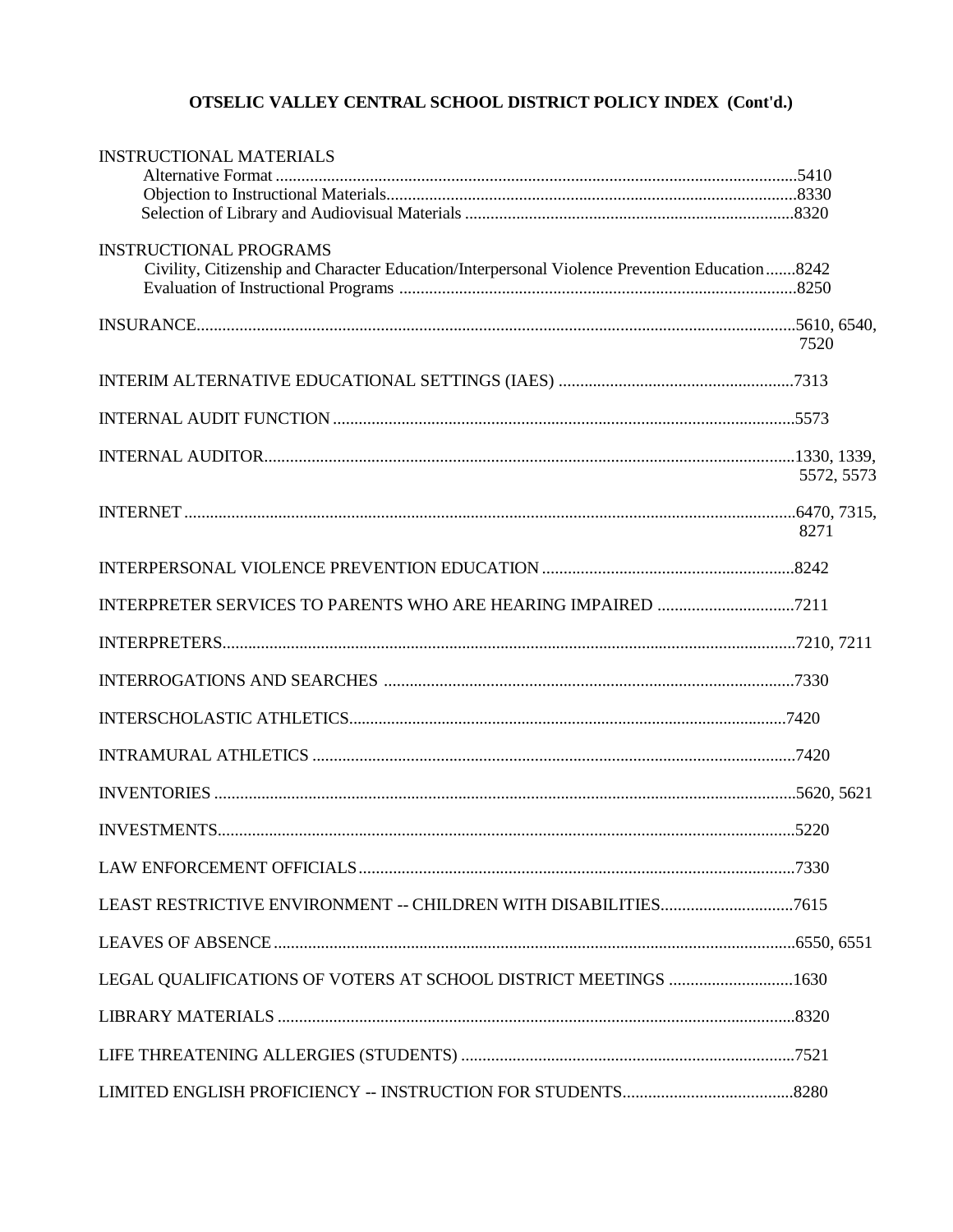| <b>MEETINGS</b>                                         |             |
|---------------------------------------------------------|-------------|
|                                                         |             |
|                                                         |             |
|                                                         |             |
|                                                         |             |
|                                                         |             |
|                                                         |             |
|                                                         |             |
|                                                         |             |
|                                                         |             |
|                                                         |             |
|                                                         |             |
|                                                         |             |
|                                                         |             |
|                                                         |             |
|                                                         |             |
| MILITARY RECRUITERS ACCESS TO SECONDARY SCHOOL STUDENTS |             |
|                                                         |             |
|                                                         |             |
|                                                         | 6122, 7550, |
|                                                         | 8220        |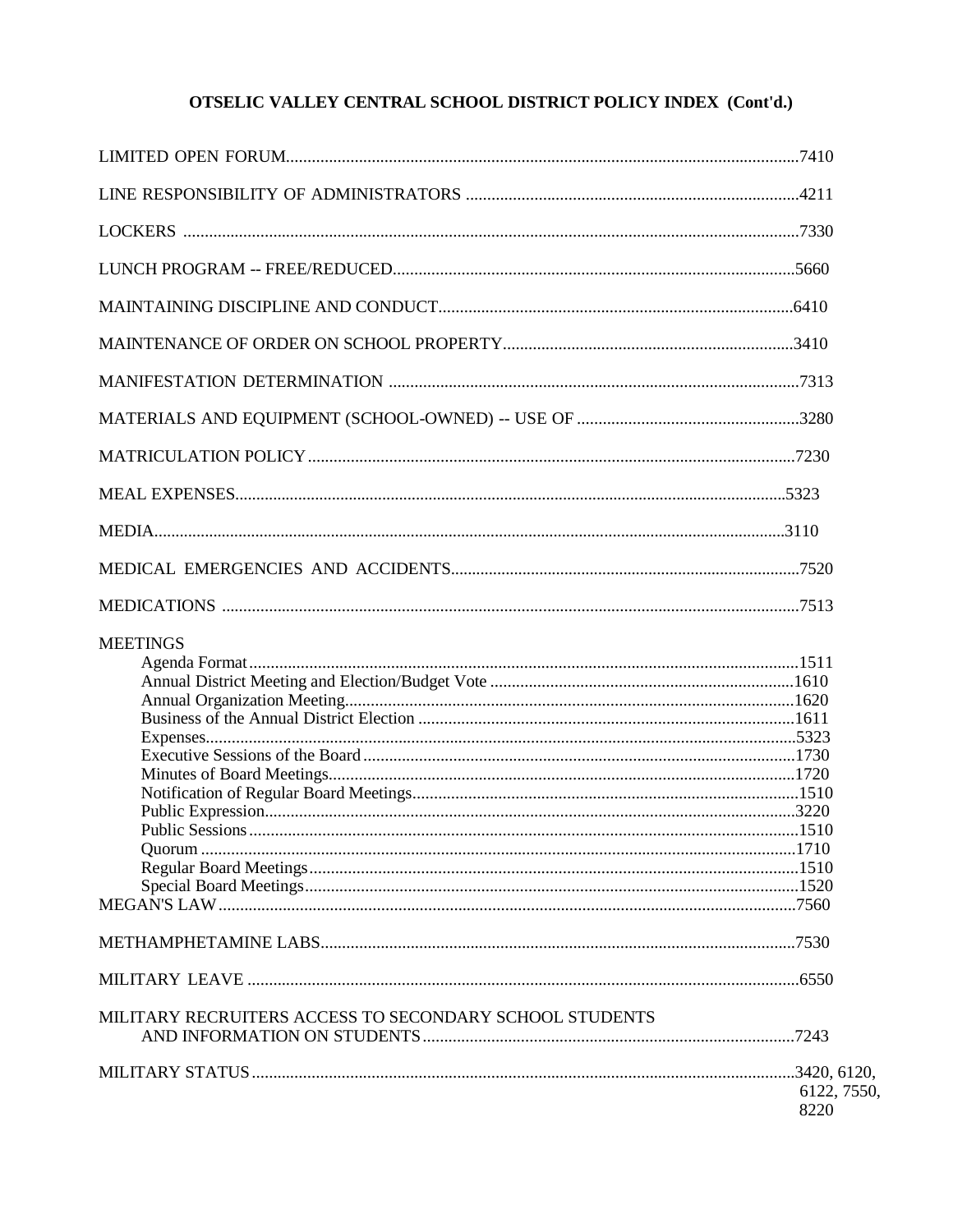| 5640, 6150, |
|-------------|
| 6540, 7131, |
| 7243, 7250, |
| 7313, 7320, |
| 7360, 7580, |
| 8260, 8280, |
| 8360        |
|             |
|             |
|             |
|             |
|             |
| 7420        |
|             |
|             |
|             |
|             |
|             |
|             |
|             |
|             |
|             |
|             |
|             |
|             |
| 7240, 7242, |
| 7243, 7250, |
| 7313, 7530, |
| 7580, 7616  |
|             |
|             |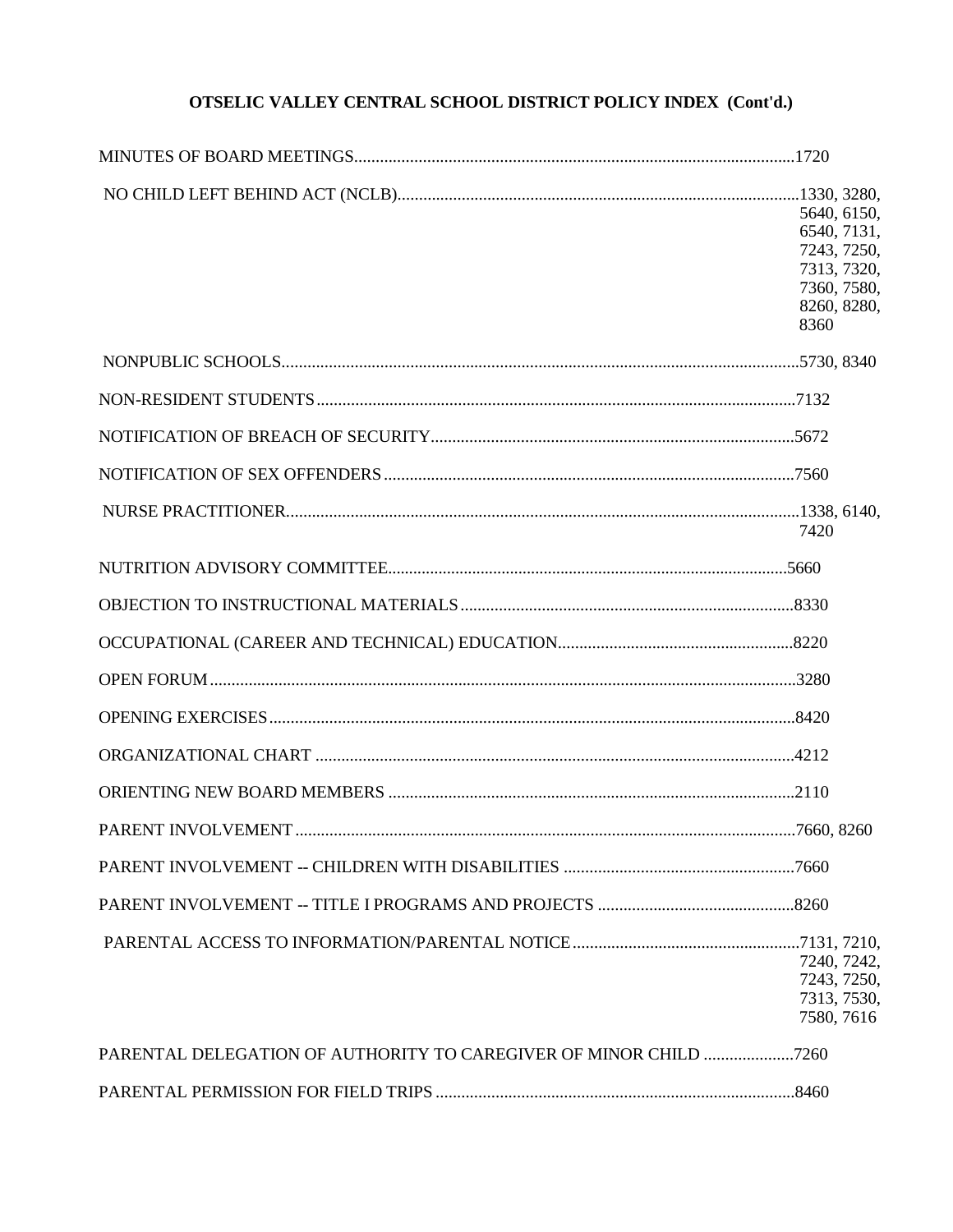| <b>PERSONNEL</b>                                                                                                         |  |
|--------------------------------------------------------------------------------------------------------------------------|--|
|                                                                                                                          |  |
|                                                                                                                          |  |
|                                                                                                                          |  |
| <b>POLICIES</b>                                                                                                          |  |
| <b>POLITICAL</b>                                                                                                         |  |
|                                                                                                                          |  |
| PREREFERRAL INTERVENTION STRATEGIES IN GENERAL EDUCATION (PRIOR                                                          |  |
|                                                                                                                          |  |
|                                                                                                                          |  |
|                                                                                                                          |  |
| PRIVACY (STUDENT), PARENTAL ACCESS TO INFORMATION, AND<br>ADMINISTRATION OF CERTAIN PHYSICAL EXAMINATIONS TO MINORS 7250 |  |
|                                                                                                                          |  |

| PROFESSIONAL STAFF |  |
|--------------------|--|
|                    |  |
|                    |  |
|                    |  |
|                    |  |
|                    |  |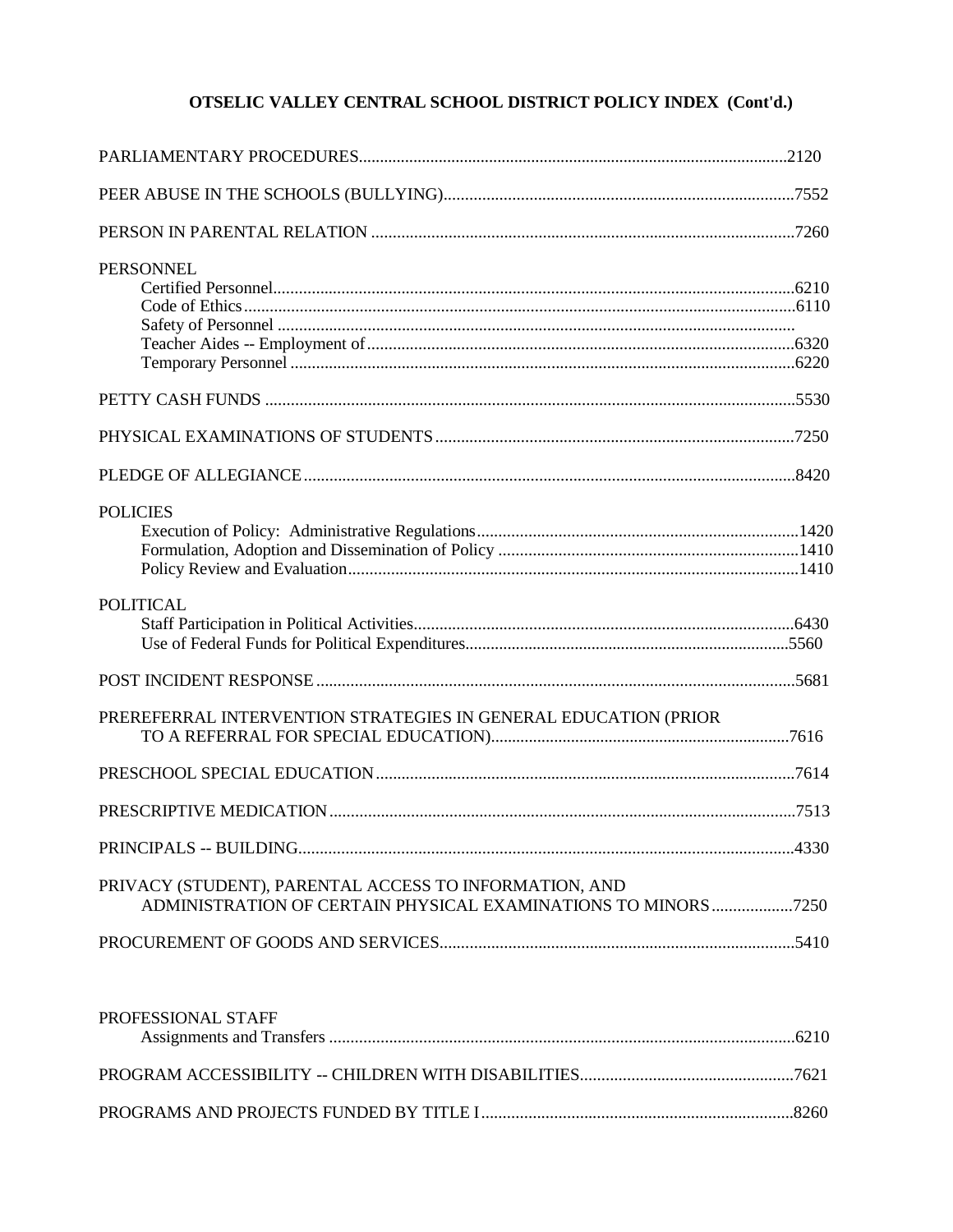|                | 6170, 7313,<br>7530, 8242 |
|----------------|---------------------------|
|                |                           |
|                |                           |
|                |                           |
|                |                           |
|                |                           |
| <b>PUBLIC</b>  |                           |
|                |                           |
|                |                           |
|                |                           |
|                |                           |
|                |                           |
| <b>RECORDS</b> |                           |
|                |                           |
|                |                           |
|                |                           |
|                |                           |
|                |                           |
|                |                           |
|                |                           |
|                |                           |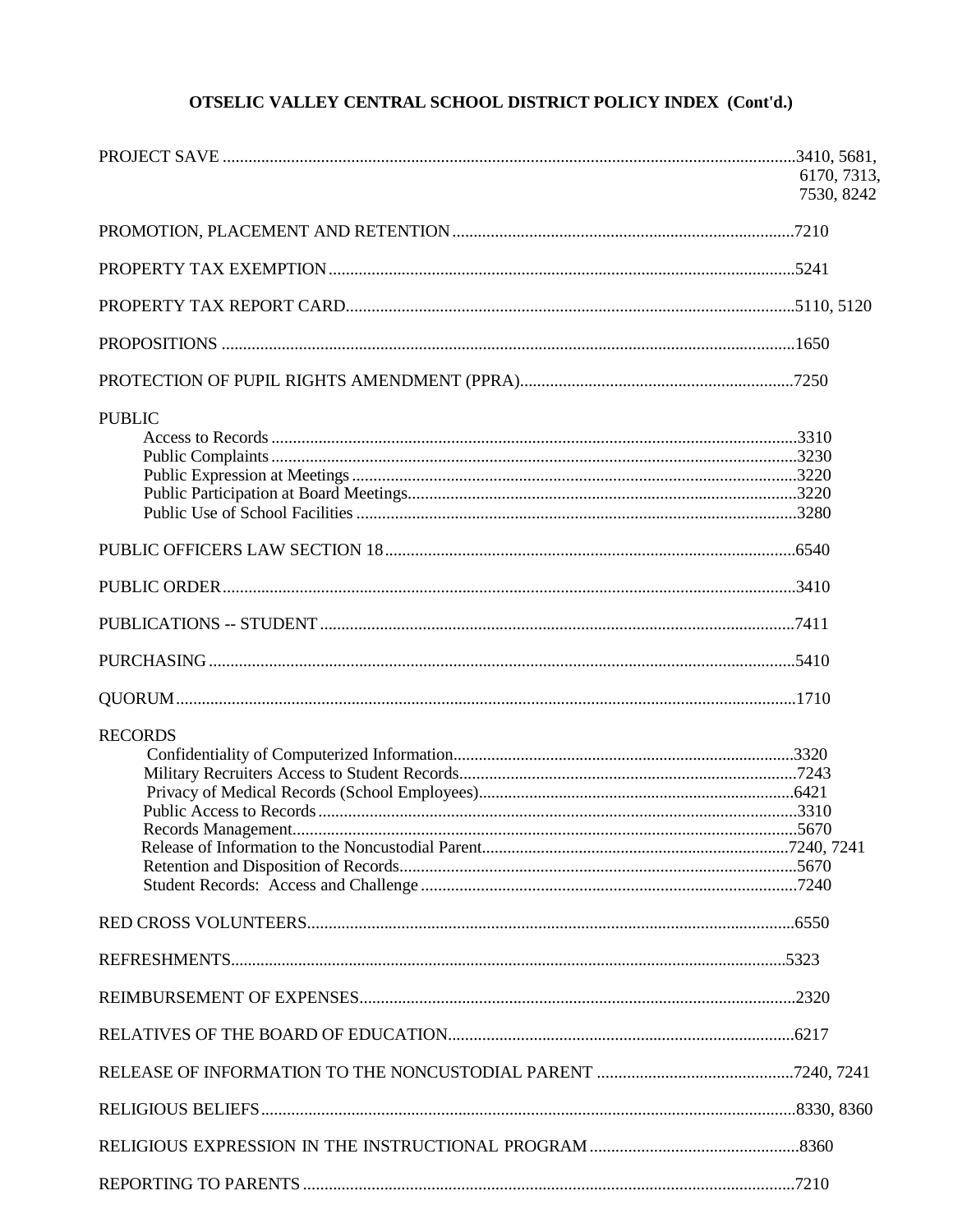# **OTSELIC VALLEY CENTRAL SCHOOL DISTRICT POLICY INDEX (Cont'd.) REVENUES** 6170, 7313, 7530, 8242 **SAFETY** Safety of Students (Conditional Appointments/Emergency Conditional Appointments).................6170 7580

# 

| <b>SCHOOL</b> |  |
|---------------|--|
|               |  |
|               |  |
|               |  |
|               |  |
|               |  |
|               |  |
|               |  |
|               |  |
|               |  |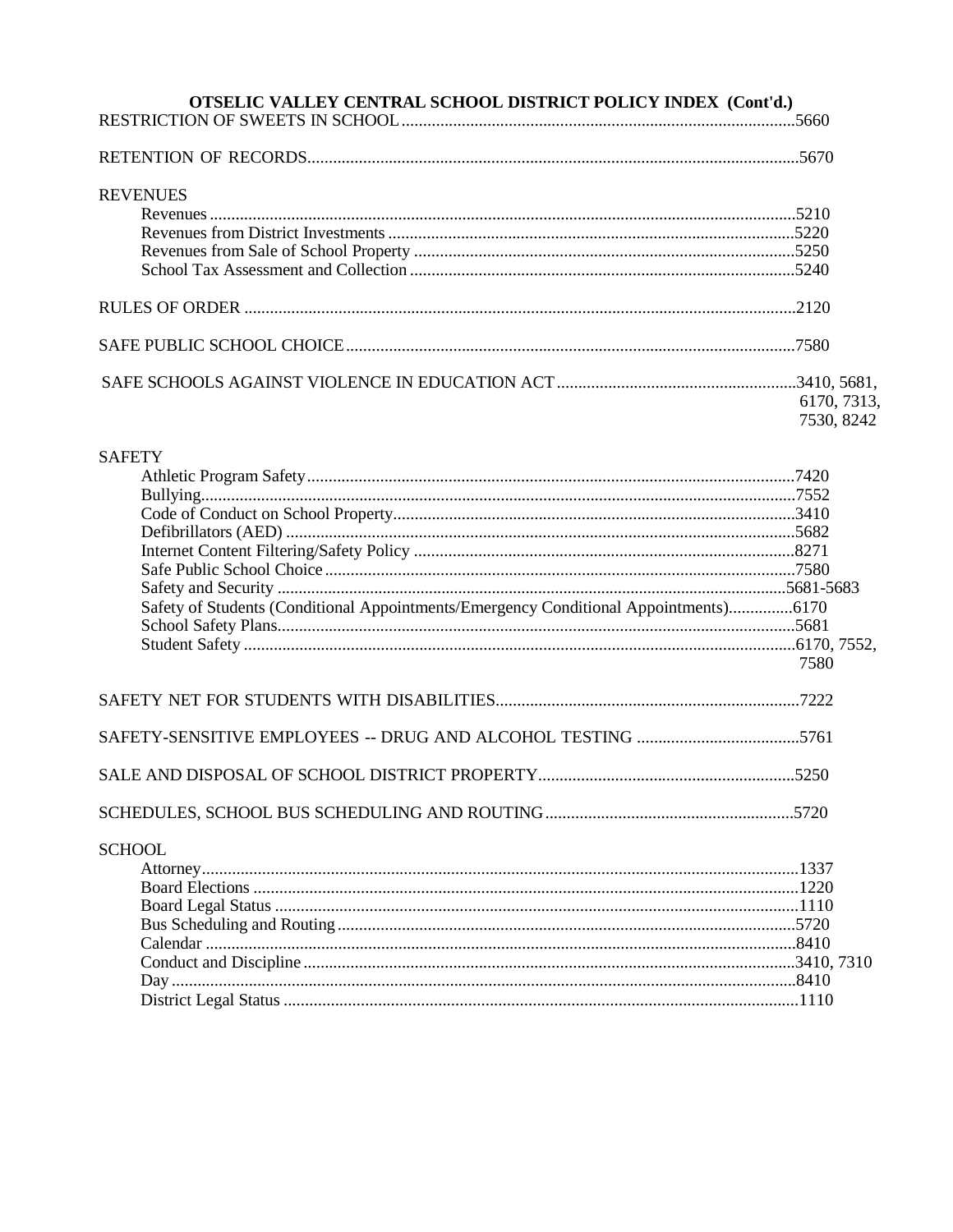| SCHOOL (Cont'd.)                        |             |
|-----------------------------------------|-------------|
|                                         |             |
|                                         |             |
|                                         |             |
|                                         |             |
|                                         |             |
|                                         |             |
|                                         |             |
|                                         |             |
|                                         |             |
|                                         | 7550, 7616, |
|                                         | 7621        |
|                                         |             |
|                                         |             |
|                                         |             |
|                                         |             |
|                                         |             |
|                                         |             |
|                                         |             |
|                                         |             |
|                                         | 6122, 7550, |
|                                         | 8220        |
|                                         |             |
|                                         |             |
|                                         |             |
|                                         | 7320        |
| <b>SOLICITATIONS</b>                    |             |
|                                         |             |
|                                         |             |
|                                         |             |
| SPECIAL EDUCATION PROGRAMS AND SERVICES |             |
|                                         |             |
|                                         |             |
|                                         |             |
|                                         |             |
|                                         |             |
|                                         |             |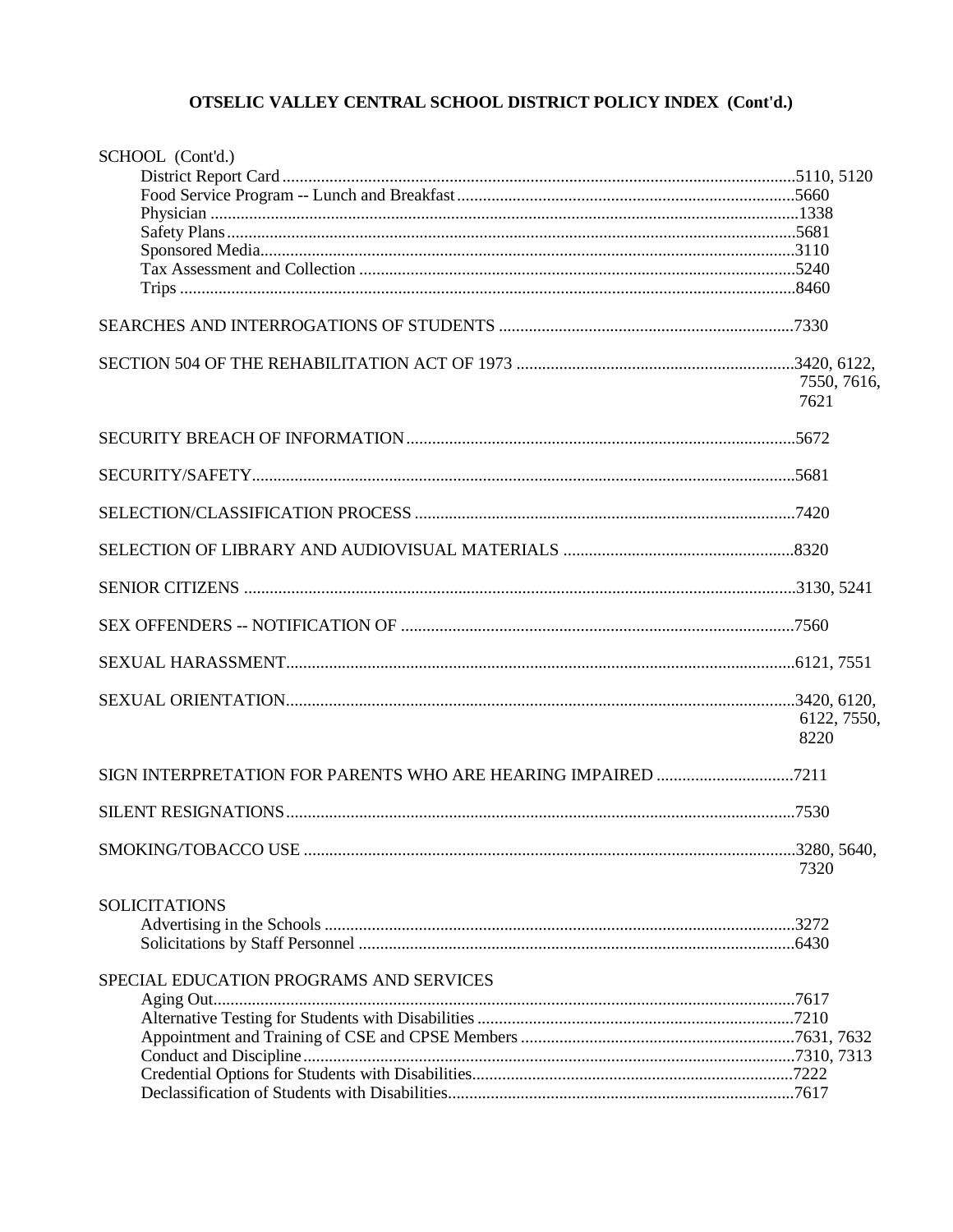| SPECIAL EDUCATION PROGRAMS AND SERVICES (Cont'd.)                                  |            |
|------------------------------------------------------------------------------------|------------|
|                                                                                    |            |
|                                                                                    |            |
|                                                                                    |            |
|                                                                                    |            |
|                                                                                    |            |
|                                                                                    |            |
| Prereferral Intervention Strategies in General Education (Prior to a Referral for  |            |
|                                                                                    |            |
|                                                                                    |            |
|                                                                                    |            |
|                                                                                    |            |
| Role of the Board in Implementing a Student's Individualized Education Program7613 |            |
|                                                                                    |            |
|                                                                                    |            |
|                                                                                    |            |
|                                                                                    |            |
|                                                                                    |            |
|                                                                                    |            |
|                                                                                    |            |
|                                                                                    |            |
|                                                                                    |            |
|                                                                                    |            |
|                                                                                    |            |
|                                                                                    |            |
| <b>STAFF</b>                                                                       |            |
|                                                                                    |            |
|                                                                                    |            |
|                                                                                    |            |
|                                                                                    |            |
|                                                                                    |            |
| <b>STUDENT</b>                                                                     |            |
|                                                                                    |            |
|                                                                                    |            |
|                                                                                    |            |
|                                                                                    |            |
|                                                                                    |            |
|                                                                                    |            |
|                                                                                    | 7310, 7313 |
|                                                                                    |            |
|                                                                                    |            |
|                                                                                    |            |
|                                                                                    |            |
|                                                                                    |            |
|                                                                                    |            |
|                                                                                    |            |
|                                                                                    |            |
|                                                                                    |            |
|                                                                                    |            |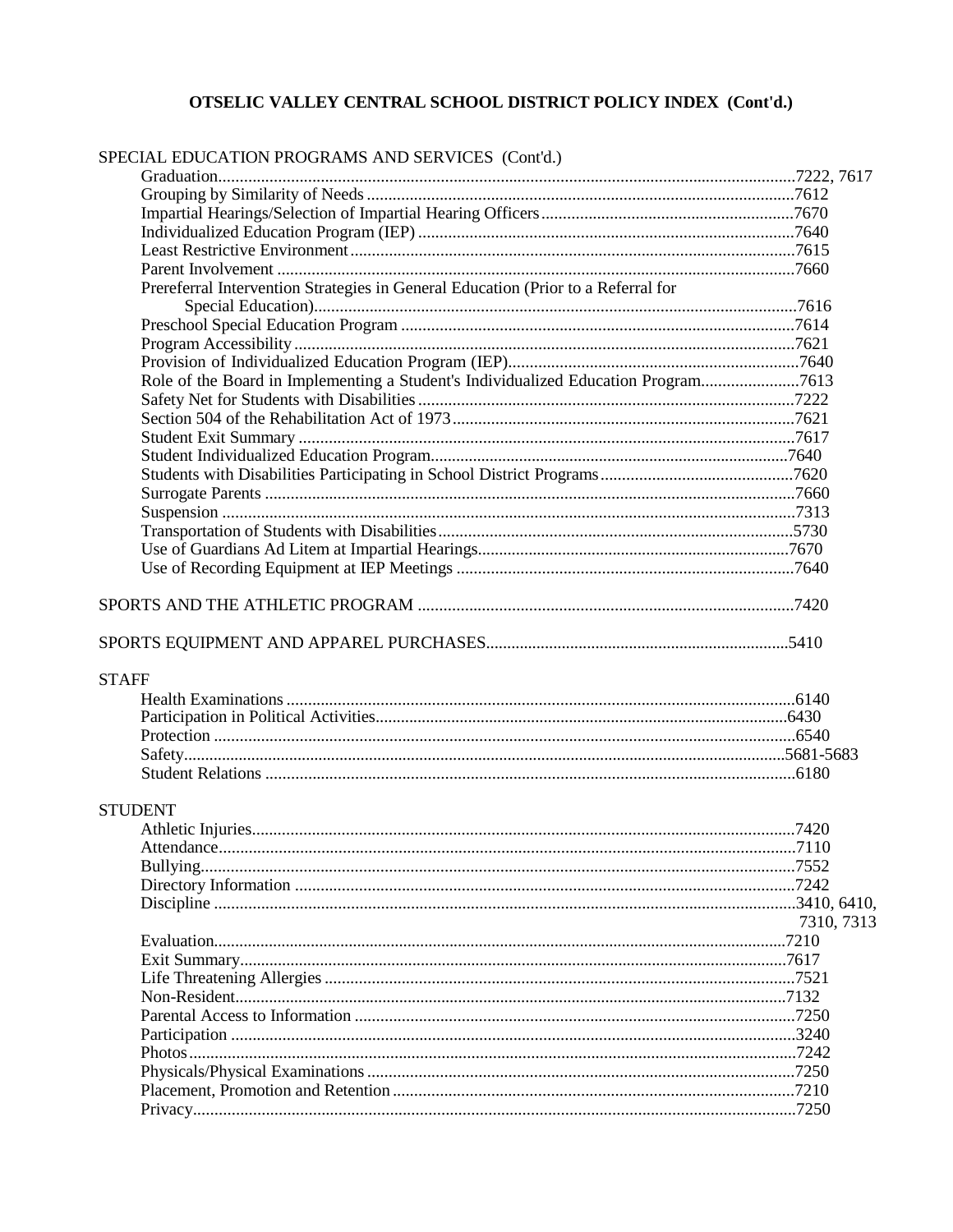| STUDENT (Cont'd.)                                             |             |
|---------------------------------------------------------------|-------------|
|                                                               |             |
|                                                               |             |
|                                                               | 6170, 7580, |
|                                                               | 8271        |
|                                                               |             |
|                                                               |             |
|                                                               |             |
|                                                               |             |
|                                                               |             |
|                                                               |             |
| SUBMISSION OF QUESTIONS AND PROPOSITIONS AT ANNUAL ELECTIONS/ |             |
|                                                               |             |
|                                                               |             |
|                                                               |             |
| <b>SUPERINTENDENT</b>                                         |             |
|                                                               |             |
|                                                               |             |
|                                                               |             |
|                                                               |             |
|                                                               |             |
|                                                               |             |
|                                                               |             |
|                                                               |             |
|                                                               |             |
| <b>SUSPENSION</b>                                             |             |
|                                                               |             |
|                                                               |             |
|                                                               |             |
|                                                               |             |
|                                                               |             |
|                                                               |             |
|                                                               |             |
|                                                               |             |
|                                                               |             |
|                                                               |             |
|                                                               |             |
|                                                               |             |
|                                                               |             |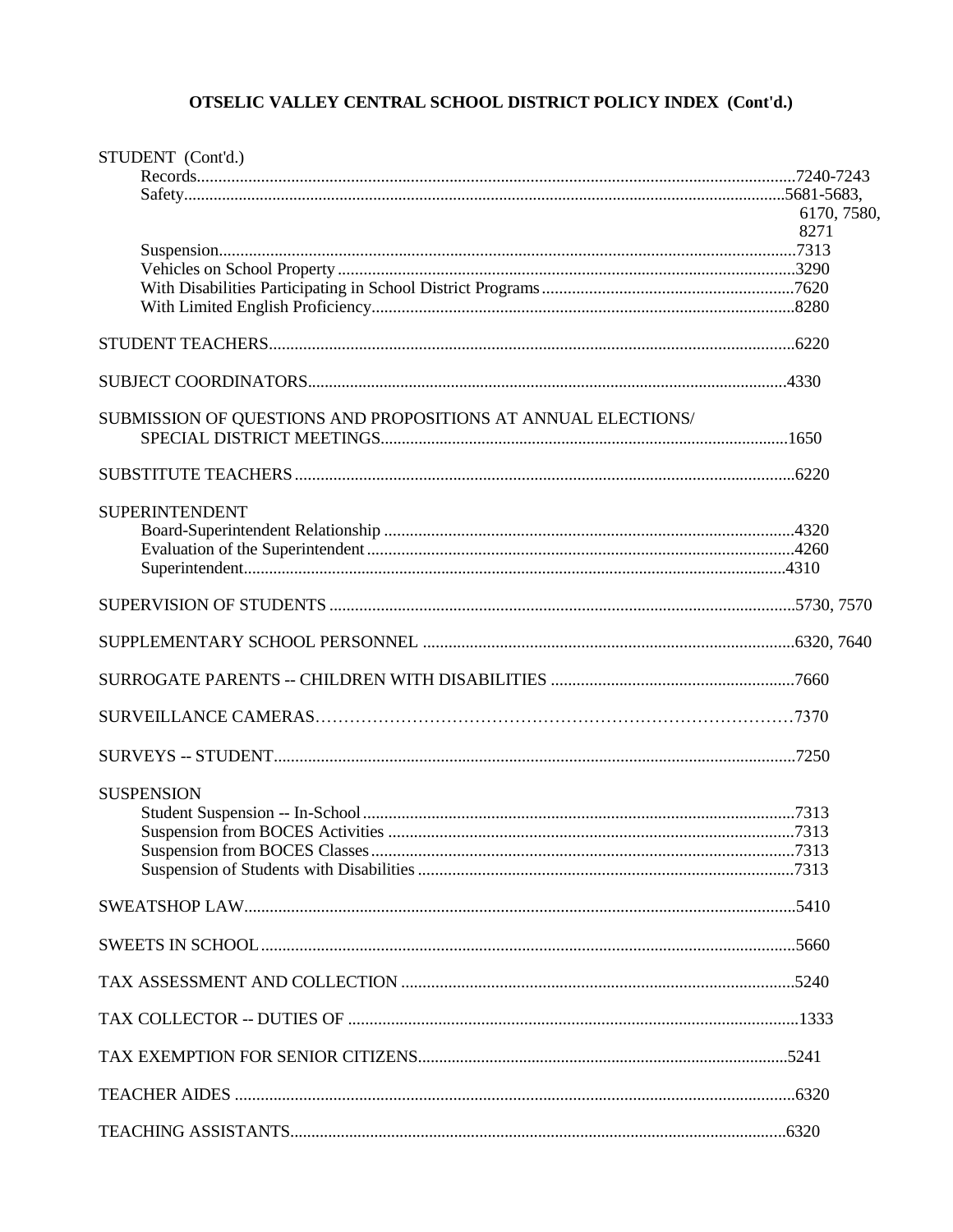|                       | 8220 |
|-----------------------|------|
|                       |      |
|                       | 7320 |
| <b>TRANSPORTATION</b> |      |
|                       |      |
|                       |      |
|                       |      |
| <b>USE OF</b>         |      |
|                       |      |
|                       |      |
|                       |      |